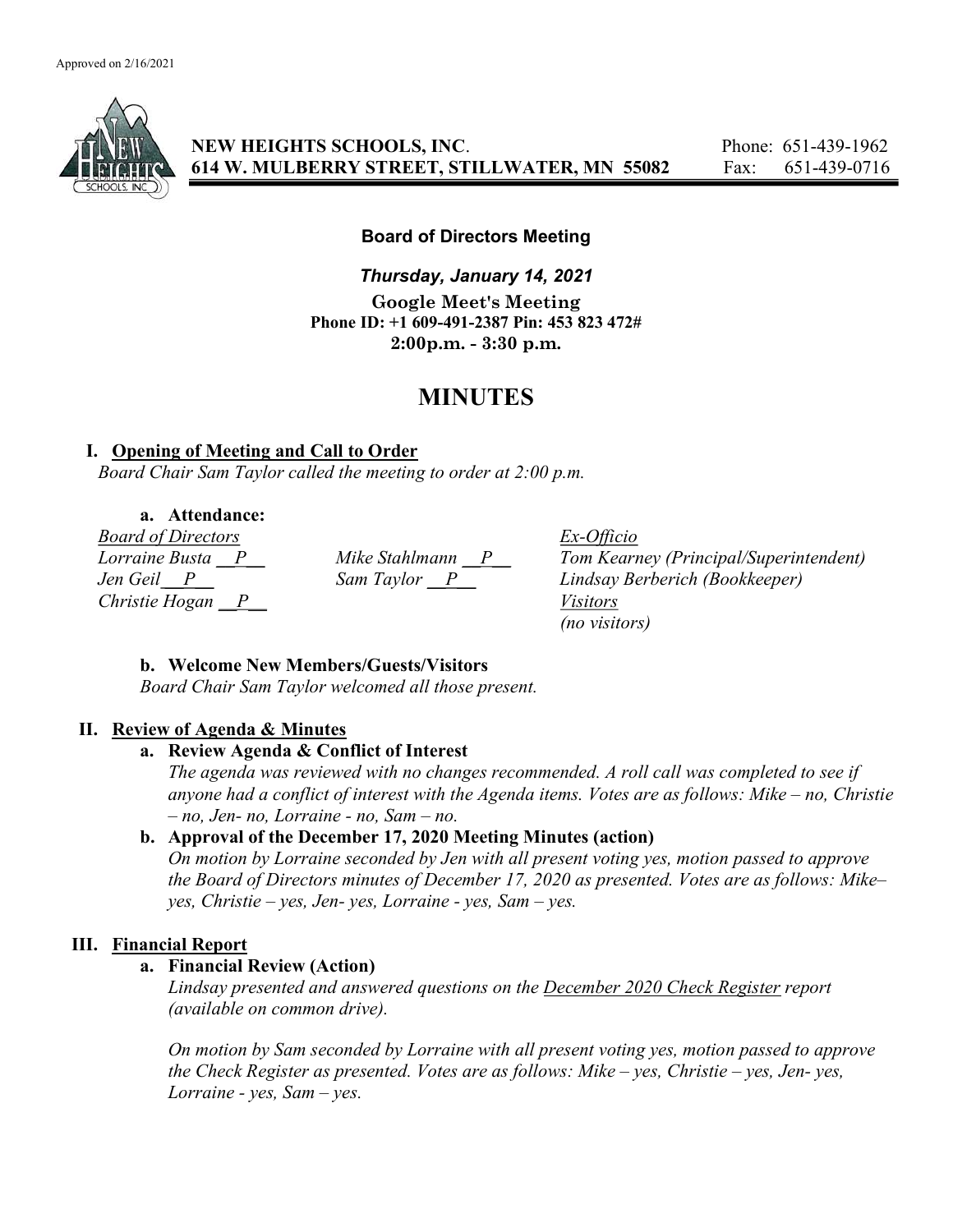## IV. Old Business

- a. Board Goals for 2020-21
	- i. To appropriately increase the school's level of social media engagement for the purpose of increasing exposure of the school to gain enrollment and community support by June 2021. Sam led a discussion on this goal including the playground. Christie added numbers listed on the shared document. She will be working on ways of improving social media.
	- ii. Closely monitor and assess the schools progress towards meeting the authorizer contract goals and determine appropriate responses and corrective action.

Sam led a discussion on this goal. The MN Guild goals are listed as Accountability Goals in the shared drive. She led a discussion on how we are working on these six goals. We are having limited testing this Spring, but we do not have last Spring or Fall testing data for comparison. MN Guild is aware of non-testing due to Covid-19.

iii. Develop an outline for Five-year strategic plan by December 31,2020 and finalize plan by May 31,2021 with intent to implement in 2021-2022 school year.

Sam led a discussion on this goal. Lorraine created an overview and shared this document listed on the shared drive.

iv. Determine the viability of different models of pre-K programming for the school and select a plan by June 1, 2021.

Sam led a discussion on this goal.

## V. New Business

a. School Choice Week (January 24 – January 30)

Tom led a discussion on how we will be celebrating School Choice Week during Covid-19. We received rubber wrist bands this year. Sam discussed having Jackbox and is willing to be the administrator.

b. School Calendar 2021-2022

Tom discussed the progress of ISD 834 School Calendar for 2021-2022. We will discuss this further when they approve their calendar.

## VI. Policy Review (action)

- a. Policy Revisions for Approval
	- i. #402- Disability Nondiscrimination (Christie) Christie led a discussion reviewing this document and recommended changes.

On motion by Christie seconded by Lorraine with all present voting yes, motion passed to adopt the Policy #402- Disability Nondiscrimination Policy as presented. Votes are as follows: Mike – yes, Christie – yes, Jen- yes, Lorraine - yes, Sam – yes.

ii. #522- Title IX Sex Nondiscrimination Policy, Grievance Procedure and Process (Lorraine)

Lorraine led a discussion reviewing this document and recommended changes.

On motion by Lorraine seconded by Sam with all present voting yes, motion passed to adopt the Policy #522- Title IX Sex Nondiscrimination Policy, Grievance Procedure and Process as presented. Votes are as follows: Mike – yes, Christie – yes, Jen- yes, Lorraine  $ves, Sam-ves.$ 

- b. Policies for February
	- i. #413- Harassment and Violence Lorraine led a discussion on this policy. Jen agreed to review this policy.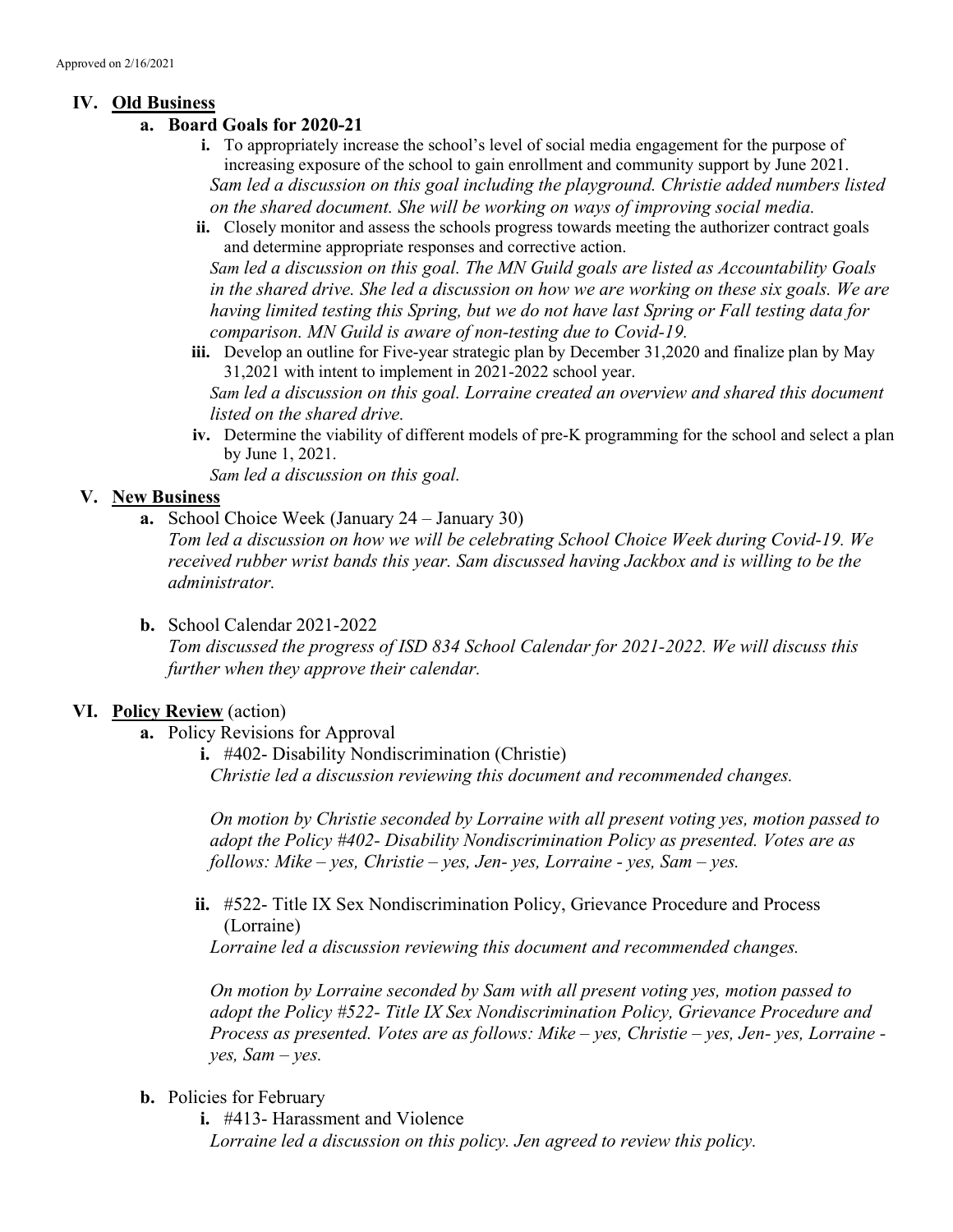ii. #709- Student Transportation Safety Policy Lorraine led a discussion on this policy. Christie agreed to review this policy.

#### VII. Administrator's Report

Tom Kearney gave a report on the state of the school including the following:

- Student Statistics: We just completed 79 days and currently have 113 students enrolled with an ADM of 108.23. Our attendance is currently at 94.05%. We have added 9 students and dropped two with one returning. We seem to have a lot of interest in next year.
- Covid-19 Updates: We are planning on starting the K-2 in-class instruction on January 27, 3&4 February 10, and grades 5&6 on February 24. Our school day will be 9:30-2:15 five days a week. The ISD834 has control of bussing but they seem to be very flexible. There are no current plans to return the secondary but that could change. If the Covid-19 numbers are lowered, we could conceivably start secondary on April  $5<sup>th</sup>$  which is the beginning of the fourth quarter. This would possibly necessitate a change in the school day. We are still required to give parents the option of distance learning through the end of this school year. Tom is encouraging the teachers to be a little more flexible to get student work done and completed. We still have a few students who have checked-in but are not doing their work. Tom is also re-activating the ARC (Academic Review Committee) to help in this area. The secondary semester schedule has been agreed to and published. Most of our Seniors are in a good place for graduation. We are getting additional Covid-19 funds which is around \$83K. These are based on free and reduced lunch students. Lindsay and Tom are looking at how to best spend these funds.

On motion by Sam seconded by Christie with all present voting yes, motion passed to return to in-class instruction as discussed. Votes are as follows: Mike – yes, Christie – yes, Jen- yes, Lorraine - yes,  $Sam - yes$ 

Tom also discussed saliva testing. He encouraged all secondary staff to return to the school building when the elementary returns.

• Staff: Tom is conducting interviews for the Health office. He has had interest from parents to fill this need. We have avoided hiring current parents because of confidentially.

#### VIII. Receive Donations

No donations reported.

#### IX. Other (not to exceed 5 minutes)

Christie asking if any Board member has a relationship with U.S. Bank foundation to contact her. She is working on obtaining grants for the playground fundraiser.

#### X. Set Agenda for Next Meeting

**a.** Date & Time (February 11, 4:00pm Google Meet)

#### b. Agenda/Responsibilities

- i. Financial Review (Lindsay)
- ii. Board Goals (Sam)
- iii. School Calendar
- iv. Present/Review #413- Harassment and Violence (Jen)
- v. Present/Review #709- Student Transportation Safety Policy (Christie)
- vi. Administrators Report (Tom)
- vii. Assign March Policies:  $#514$  Bullying Prohibition and  $#620$  Credit for Learning